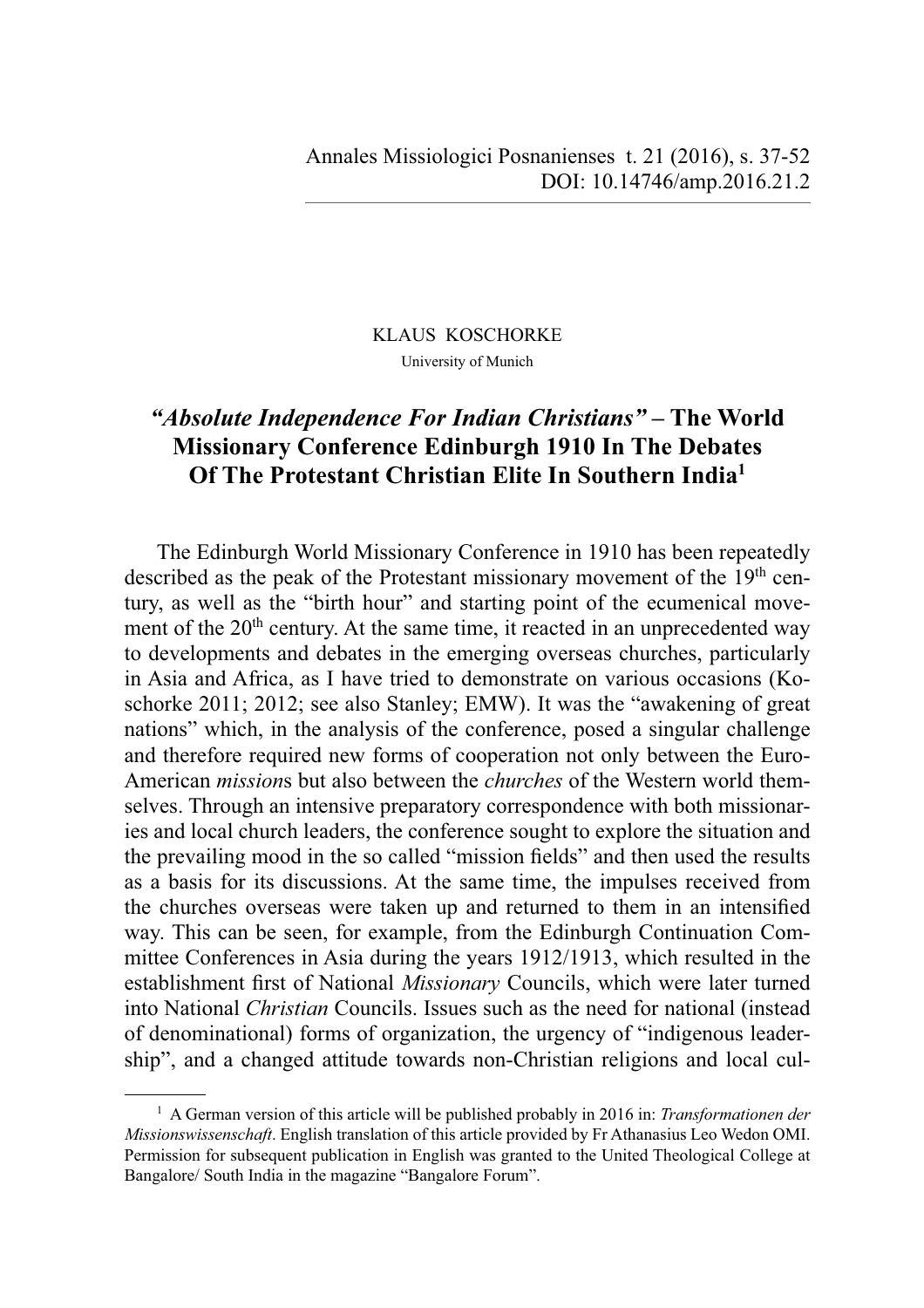tures were from then on topics on the agenda. Experiments to develop an "indigenous character" and a "national form" of Christianity, for example in the fields of church music, religious architecture, or the development of Christian ashrams, became more frequent. Quite differently from the Second Vatican Council fifty years later, the Edinburgh World Missionary Conference 1910 experienced not only an intensive reception and *post-*history in the churches of the continent. In addition, it also had an identifiable *pre*-history in the debates and controversies of Asian Christians, which can be described very precisely.

This essay will deal with the debates which the Edinburgh Conference triggered among Protestant Christians in Southern India. The main source used for this purpose is the journal *The Christian Patriot* – which has become subject of a major research project sponsored by the German Research Foundation (DFG) that has been settled at the University of Munich.<sup>2</sup> During the last quarter of the 19<sup>th</sup> century, Madras (now Chennai) became the center of a small but influential elite circle of South Indian Protestant Christians. This group consisted of lawyers, teachers, employees, journalists, and other socially high ranking and financially independent persons. They formed their own societies, such as the 'Madras Native Christian Association', founded in 1888, and established contacts with related organizations of Indian Christians in other parts of the country as well as overseas (for example in South Africa and Great Britain). They started various initiatives (such as the trans-denominational 'National Church of India' [NCI], established in Madras in 1886) and published their own journals and periodicals, which commented critically on the religious, social, and political development of the country.

The most important of these periodicals was *The Christian Patriot: A Journal of Social and Religious Progress* (CP). It was launched in 1890 and existed until 1929. The journal's name signified its agenda: as Christians to be engaged in uplifting of the nation, in times of a growing Indian nationalism and increased charges of "denationalization" raised against the Indian Christians. At the same time, it intended to promote the "moral, social, intellectual and spiritual progress" of the country's Christian community. In contrast to other journals of native Christians in Asia and Africa that initially had been established under a missionary umbrella before being taken over by local Christians, the *Christian Patriot* was started as a "purely indigenous venture" from its very beginnings  $(CP 10.01.1903)^3$ . "Owned and conducted entirely by members of

<sup>&</sup>lt;sup>2</sup> Title of the research project: "Indigenous Christian elites in Asia and Africa around 1900 and their journals and periodicals. Patterns of cognitive interactions and early forms of transregional networking", carried out in cooperation with the University of Applied Sciences, Intercultural Theology, Hermannsburg (where the subproject on West Africa has been settled).

<sup>&</sup>lt;sup>3</sup> This and following references indicate a particular issue of the magazine, sometimes with the addition of the page number.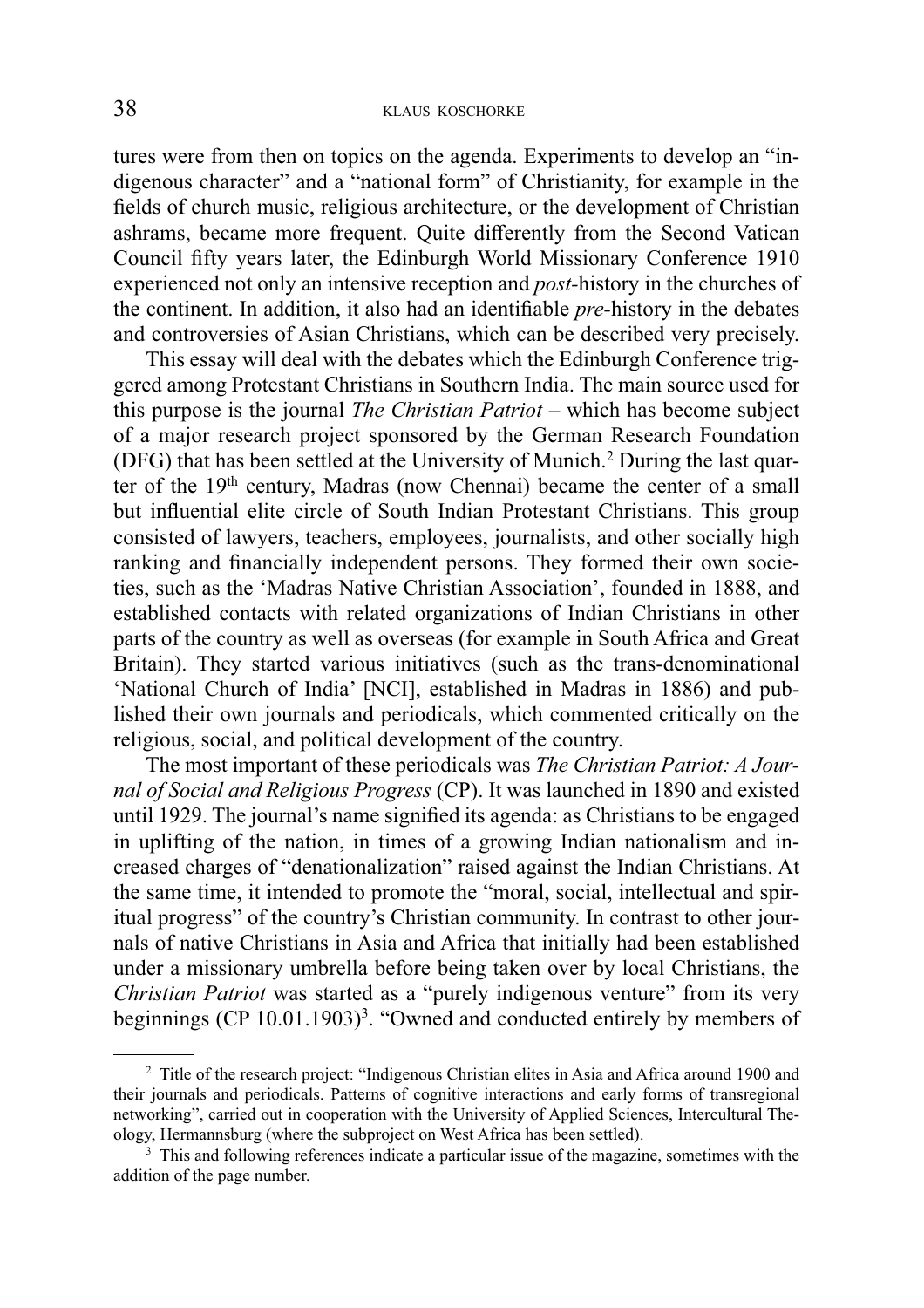the Native Christian community the *Christian Patriot* will give expression to the sentiments and aspirations of Native Christians" (CP  $01.02.1896$ ). Thereby, the journal claimed to speak for the Indian Protestant community "as a whole". The *Christian Patriot* criticized missionary paternalism (and racism), on the one hand, and, on the other hand, tendencies in parts of the "Indian National Congress" to equate the national cause with Hindu revivalism and to demand only political (and not also social) reforms. The journal circulated not only in India but also among the Indian diaspora (and missionary readers) in South Asia, in South Africa, and in Europe. In South Africa, the journal was quoted by Gandhi's *Indian Opinion*. Among the American subscribers of the CP was, incidentally, also J.R. Mott, the *spiritus rector* and later organizer of the Edinburgh Conference.

The articles and comments on Edinburgh in the CP were based on a variety of sources. Apart from the statements of the conference organizers (CP 16.09.1901, 6), news in the missionary journals, circulars of the various churches represented in Edinburgh (and in India), such as Anglicans, Methodists, etc., you can also find reports on the conference in the Indian political press, such as the *Bombay Guardian* (CP 09.07.1910, 6) which are quoted at length. But fresh news reached the CP also directly from Great Britain and Edinburgh with detailed accounts provided by a conference participant on various sessions or the speeches of the Asian delegates. Letters to the editor commented regularly on the progress of the proceedings in the Scottish metropolis (see CP 16.07.1910, 5-6; 23.07.1910, 5; 6.8.1910, 5-6). Petitions and appeals from India to the participants of the Edinburgh Conference were printed in the CP, as well as the – partly highly controversial – debates in the readers' letters columns in other Indian magazines. The reception given in India to returning conference participants was featured in much detail, and the Edinburgh continuation conferences in India, and particularly that in Madras, attracted special attention (CP 1.10.1910, 4; 19.11.1910, 4-5). Even when the CP reprinted news from other media word by word this was, nevertheless, often done with a specific emphasis and within a particular context of discourse. Repeatedly, it was only a few commenting words, which indicate the specific perspective of the Indian readers. Often this was derived from the missionary rhetoric but went far beyond the intentions of, at least, the conservative section of the *missionary body*. This becomes evident particularly when looking at the debates on the concept of a self-supporting, self-extending, and self-governing native church ("Three Selves"). In India and elsewhere, this formula (which originally was a missionary concept) gradually developed into an emancipatory slogan of indigenous Christian elites.

In the following, I would like to briefly comment on some articles of the CP (in extracts) that deal with certain aspects of the Edinburgh Conference. A more comprehensive selection of articles from the CP, as "mouthpiece" of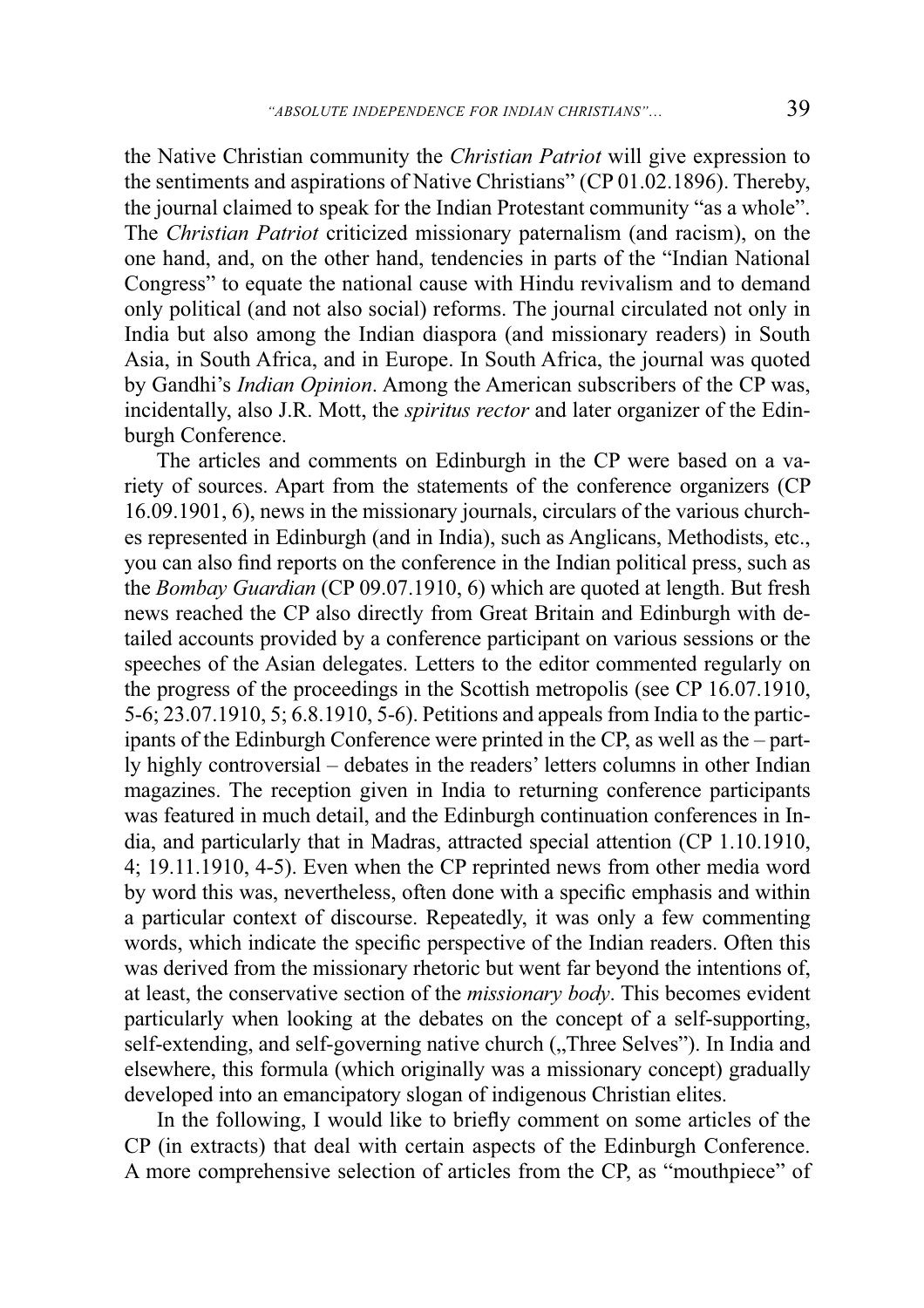the South Indian Christian intelligentsia, can be found in a documentary history (*Discourses*), which was recently published as one of the results of the research project mentioned above. It includes articles from indigenous Christian journals from India, South and West Africa and the Philippines.

## *1. High expectations: "This conference … is destined to dwarf all other problems of the 20th century"* **(CP 15.01.1910, 3)<sup>4</sup> :**

This Conference which will open next month in Edinburgh is destined to dwarf all other problems of the 20th Century. From the Christian point of view, the ferment of ideas in the world of human thought which has risen from the contact of the East with the West, and the national spirit which is awakening among the non-Christian people, have given the impulse to form this great World Missionary Conference. The completion of the mystical Body of the Lord Jesus Christ through the ingathering of nations, and the clergy understanding of the Son of man when sons of men have found themselves in Him will be the great aim of the coming Conference. The different branches of the Christian Church today are conscious of the obligation that rests on them to evangelize the world and the Conference sets this task before it. […] A proper estimate of the work could only be arrived at, when workers from different spheres, and among different people meet together … Until now there has not been apparently a convention of workers from *all* the mission fields throughout the world. The coming Conference therefore will be quite different from all [former] Missionary Conferences for, this promises to be a thoroughly representative one which will not leave one stone unturned to arrive at proper conclusions. […]

With such subjects on the boards, and such eminent names as Presidents and Vice--Presidents we are sure that the forth-coming World Missionary Conference will make the twentieth century an epoch in the history of Missions, and a fresh starting point for various successful endeavours for the establishment of the kingdom of Christ throughout the world.

This text could have originated from a missionary source. More probably, however, it is an editorial comment by the CP on the conference's program. In any case, the text contains various aspects which played an important role in the debates of the Protestant intelligentsia of Southern India (and in the CP columns). These include:

– The perception of Christianity as a global movement and the Edinburgh Conference as an ecumenical event with representatives from "all mission

<sup>4</sup> Original title: *The World Missionary Conference.*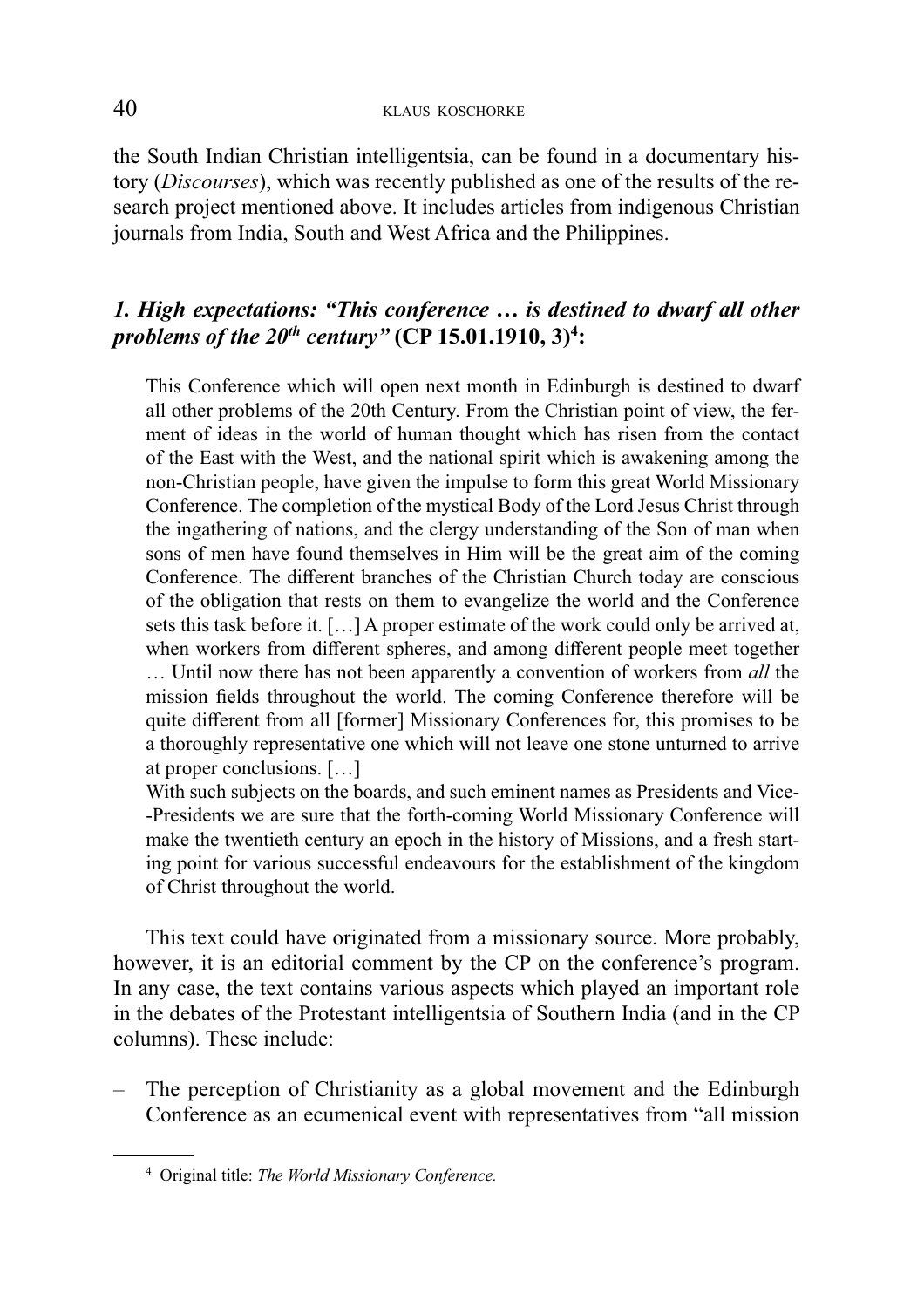fields" and "the various branches of the Christian Churches" (with a focus, however, on the Protestant world only);

- The "leaven" theory: Christianity and Christian civilization are seen as a ferment that permeates the traditional societies of the "East" and sets in motion profound processes of transformation, even though the Christian communities in Asia still were small in many places;
- The awakening "national spirit" among the colonized peoples of Asia as a core challenge faced by Christianity worldwide and especially by Christians in India;
- The  $20<sup>th</sup>$  century as a crucial "epoch in the history of missions": In the debates among Indian Christians, it remained controversial whether Western missionaries or local Christians should be the main actors. Discussions also arose about the style and methods of interreligious encounter. The objective of a global evangelization as such, however, was not questioned in any way. In the CP's presentation of the various Edinburgh commissions (not listed above), special reference has been made to the role of the "native church": "That the work must be carried on by the self-governing, self-suffering and self-propagating *native Church*" (ibid. – on the topics of Commission II).

## *2. Edinburgh as an universal gathering: "Every race represented"*  **(CP 01.10.1910, 4)<sup>5</sup> :**

The first dramatic little scene to catch the eye at Edinburgh was the vision of a Chinese man, in flowing blue-gray robes and a black cap surmounted by a scarlet button, in conversation with a Hindu under a voluminous turban. As they strolled along together they met a full-blooded Negro pastor, and in a trice were in close and laughing talk. My first tea was in company with Dr. Julius Richter, as humorous as he is learned, and chief of German authorities on world-missions, together with Dr. Boehmer, a splendid Dutch editor and author from Furstenfelde. By the side of a Swiss one saw a Korean who rubbed shoulders with a Japanese principal. A brown-gowned member of a Hindu brotherhood strolled with a Singhalee, while a Borman fraternized with a delegate from the Punjab. Racial difference was absolutely lost in a glowing sense of brotherhood of aim and spirit. And quite apart from the influence of the discussions in the conference, these tea-table talks and strolls under the evening sky have cemented international friendships and opened floodgates of sympathy.

Source: *The Christian Patriot* 01.10.1910 p. 4 ()

<sup>5</sup> Original title: *Every Race Represented.*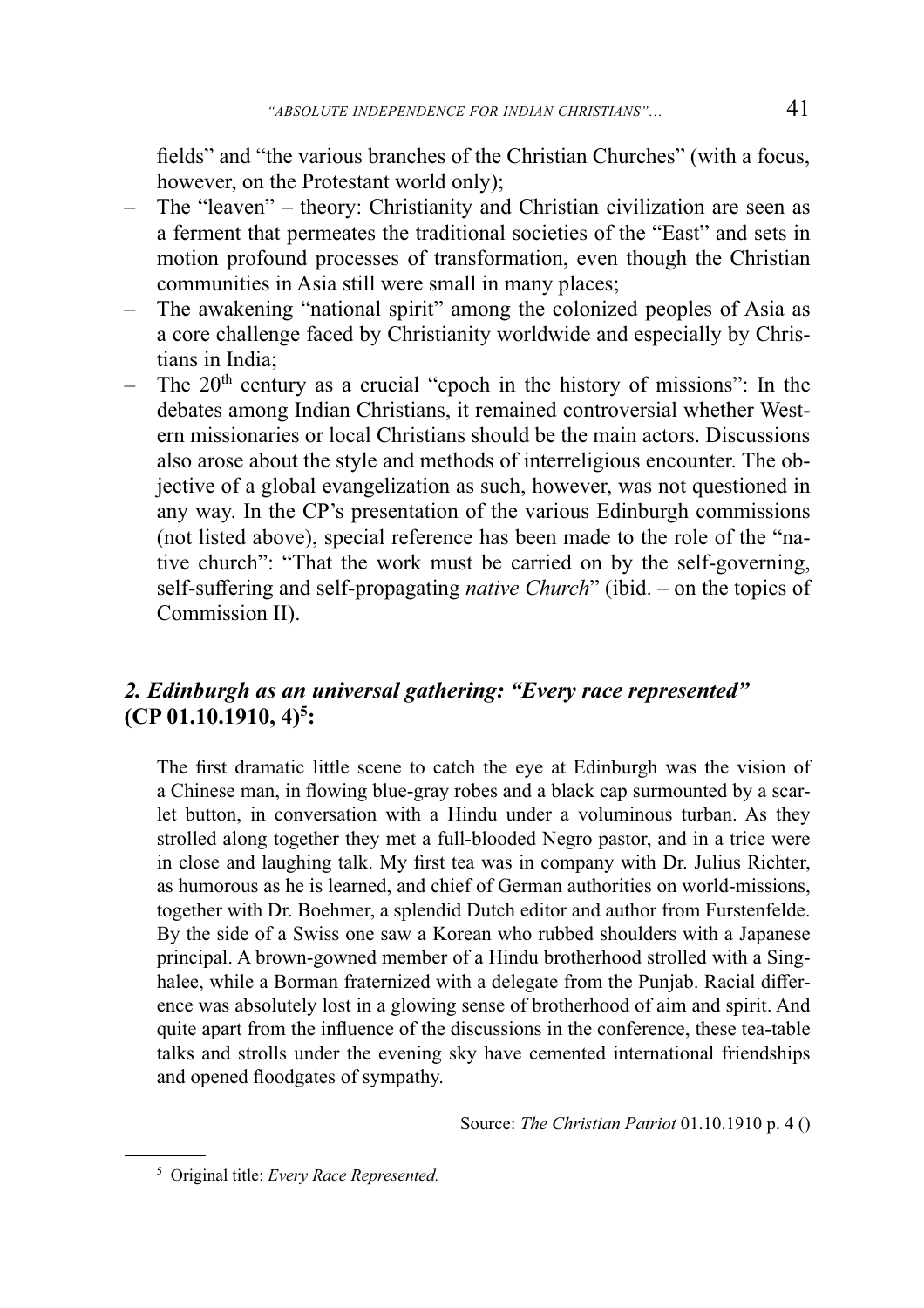This text (here unabridged) by an unnamed participant at the conference, probably a missionary, draws attention to the global representation of the meeting: Apart from Euro-American delegates, there were also (Afro-) Africans, Chinese, Koreans, Japanese, Indians from the north and the south of the country, as well as Singhalese (from Sri Lanka). "Racial difference was absolutely lost" – this statement is especially noteworthy in view of the fact that it was in stark contrast to the everyday experience of Indian Christians. But it was in accordance with the spirit of other Christian associations perceived as being progressive (such as the Asian YMCAs), and regional ecumenical conferences (like, for instance, the Tokyo Conference of the 'World Students Christian Federation' in 1907, which saw for the first time a majority of Asian delegates). From there a direct link led to the Edinburgh Conference.

## *3. Demand for "Absolute Independence for Indian Christians" – following the "example of Japan and Uganda"* **(CP 30.04.1910, 4)<sup>6</sup> :**

In a rather lengthy article in the *Madras Mail* of Tuesday last, a sympathetic writer, evidently a Low-Church clergyman, after a few introductory paras upon the great importance of the coming Conference in June, dwells on the Indian section of the Anglican Communion in South India and pleads for its early autonomy. Even after a century's existence, the Indian Church is kept in leading strings. This is the case with all mission, whether Anglican or not; though it is slightly improved in the latter. "It is true", says the article, "that of late years there has been among the leading Missionary agencies a considerable advance in the way of giving Indian Christians more control over their own affairs, yet the reform movement is all too slow. Is it to be wondered at that young Indians of ability turn aside to the various secular professions where the powers they feel they possess will find a fuller scope for their exercise?" This is an important utterance as coming from an Anglo-Indian editorial. It is the spirit of true statesmanship that has uttered these pregnant words. "It is obviously unwise", says the writer again, "to go on from year to year drifting along in the old way, for it leads to the drifting away of the flower of the Indian Christian youth from the Ministry of the Church". Therefore a 'bold step' ought to be taken once for all by the Anglican Church, and independence granted to the Indian church, and the writer suggests that the coming conference, following the example of Japan and Uganda, should express in an authoritative manner its conviction that the "Indian section of an ancient Church, linked with the history of the past, and inheriting many great and precious privileges, can meet the needs of the present, can rise to the full measure of its opportunities, and, because it is a part of a living body, can change what is not essential

<sup>6</sup> Original title: *The World Missionary Conference.*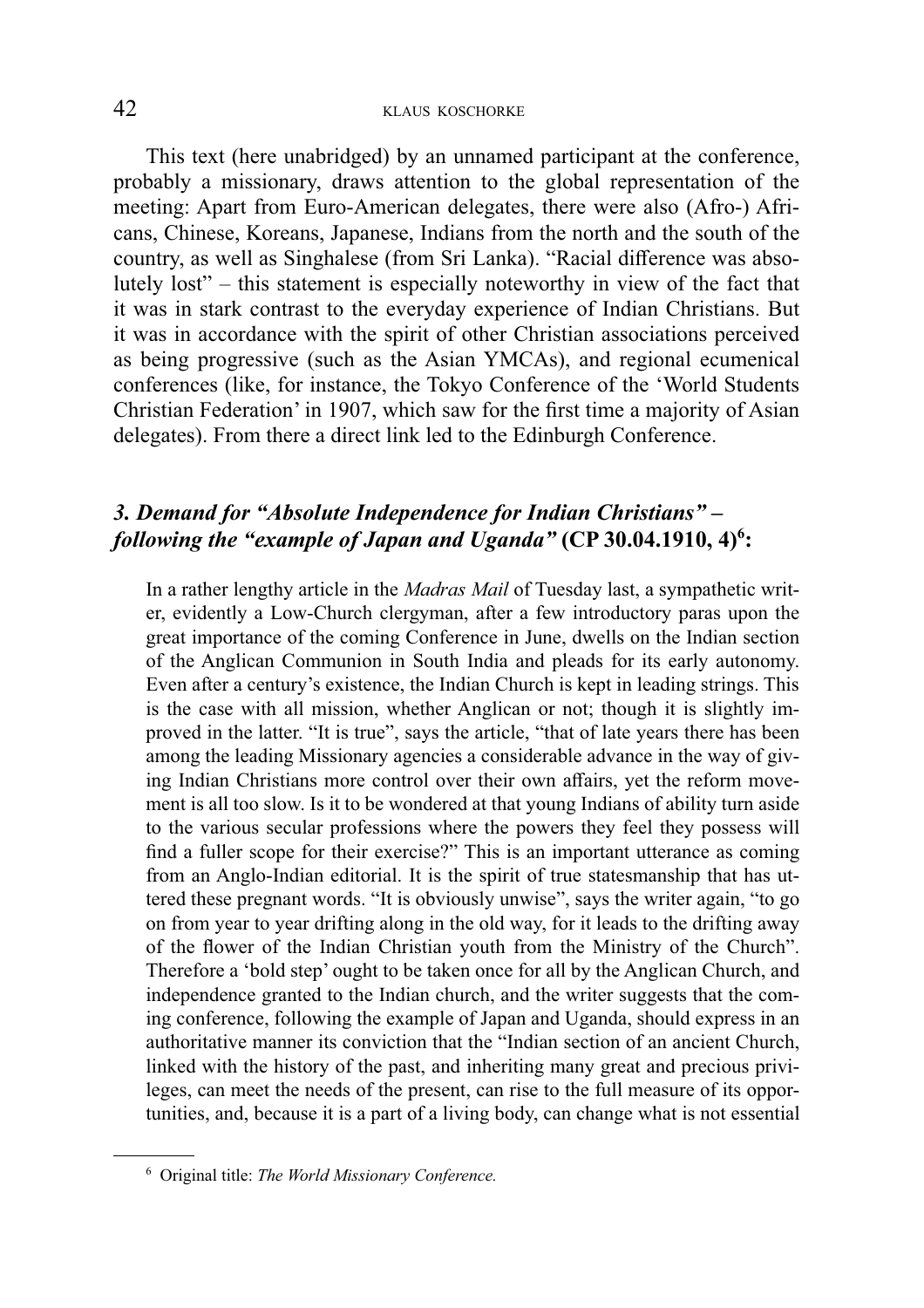to its being, and can live it own life free from the dwarfing influences of State control." Bold words these! But fervently and devoutly as we pray for their early fulfilment, we cannot help expressing our fear that the reasons for the tardiness, if not actual unwillingness, to grant *absolute independence to Indian Christians of whatever denomination,* lie far deeper than appears on the surface. But of this we are certain: the question is pressing itself with greater force year after year; and if only the Indian Church took it up in right earnest, the solution might soon be within the range of possibility.

In India, the Edinburgh Conference raised manifold expectations, both among missionaries and local Christians. Among other documents, the CP published an 'appeal' by the "Calcutta Missionary Conference" (11.06.1910, 6). This text emphasized the necessity of intensified missionary cooperation and underlined the importance of the "indigenous church" of India, stressing in particular "the significance of its existence, the determination of its present strength and equipment, the absolute importance of its spiritual and intellectual training, and its present day potentiality… in the wider problem of India's non-Christian millions". What is remarkable about this document is both the stress laid on the crucial importance of the Indian "indigenous church" in a missionary document, and its publication (amongst other topics) in the CP, the "mouthpiece" of the Madras elite.

Much more extensive demands were made by other voices for which the CP served as platform. So, for example, in the document cited above (text 3), an Indian clergyman deplores the "excessively slow" pace of reform in the mission churches. He demands an "early autonomy" for the "Indian part of the Anglican Communion" in South India and, therefore, requests the Edinburgh Conference to make an ,authoritative' decision in favor of "the absolute independence for Indian Christians" – thereby following "the example of Japan and Uganda".

The reference to Japan and Uganda is by no means coincidental. In the debates of the CP, the Christians and churches of both countries played an important role. A particularly close relationship existed with Japan which – after its victory over Russia in 1904/05 – quite generally was regarded as a shining example of Asian progress and attracted the attention of nationalists all over the continent. This applied also to Indian Christians. So, in 1906, "at the special request and invitation of the Indian YMCA", a delegation of Japanese Christians visited India. During a celebrated lecture tour across the subcontinent, they discussed the issue of "What can (Christian) India learn from Japan?" They gave three answers: (1) "Indigenous leadership"; (2) Overcoming of missionary denominationalism; and (3) "Female education" (Koschorke 2015). Similarly, also Uganda and its Christians were often presented in the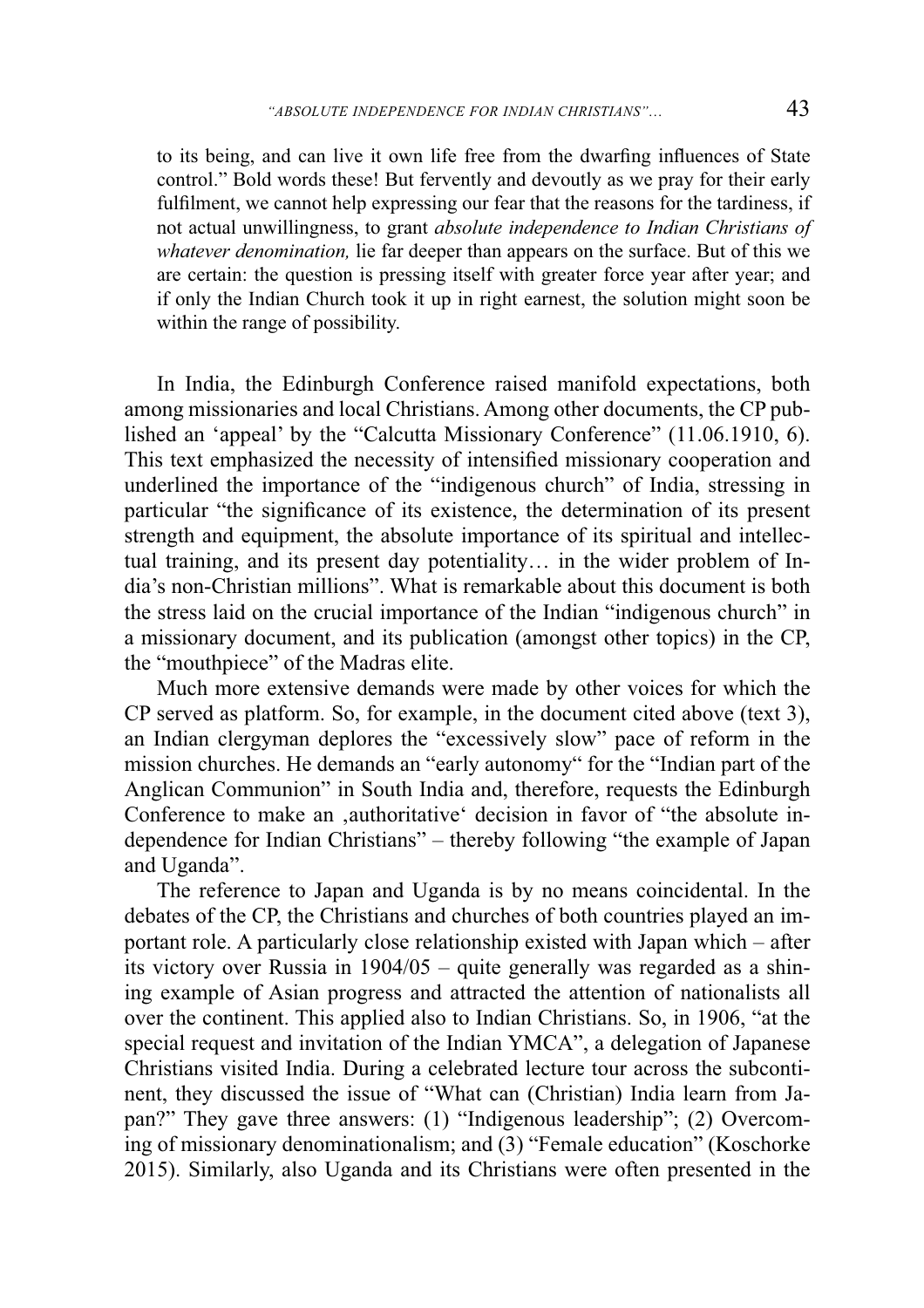CP as an "Object Lesson to Indian Christians". The reason: "because the [Anglican] Church of Uganda has made gigantic strides towards self-government. The key to self-government is self-support and as the [Ugandan] Church is self-supporting, so practically it is self-governing" (CP 11.03.1905, 5). Thus Japan und Uganda were considered – rightly or wrongly – to be paradigms of a successful realization of the "Three-Selves-Principle". At the same time, they were used to support analogous claims for Indian Christians (as in the case of the reader's letter to the editor cited here). The CP itself, however, had reservations about the call for an *immediate* "absolute independence". On other occasions the journal supports the position that, prior to any demand for religious independence, first the urgently needed "social union" among Indian Christians should be realized.

## *4. Asian delegates at the Edinburgh Conference: "Western friends have diffi culties"* **(CP 10.09.1910, 7)<sup>7</sup>**

The *L*[ondon] *M*[issionary] *Chronicle* reports the remarkable speech made by Mr. [Cheng] Ching-Yi at the World Missionary Conference. He spoke on seven subjects: (1) Why do we want a union? We want it (a) for the things that really help forward the growing movement of the self-support and self-Government of the Church. (b) Denominationalism has never entered the Chinese mind, nor are they interested in it. (c) The force of heathenism outside and the feebleness of the Church inside, necessitates a union. (2) From the Chinese point of view, there is nothing impossible about such a union, Western friends have difficulties. We should not allow such difficulties to influence us. (3) In China and for the Chinese, such a union is highly desirable, China loves unity and national life. (4) There is no time more important than the present. These are days of foundations for religion and politics. The future of China depends upon union. (5) The Church of Christ is universal, not only irrespective of denominations, but also irrespective of nationalities. "All one in Christ Jesus." The world is, to use a Chinese expression, "one family", and China is a member of that family. […] In conclusion, let us go up, with our Divine Master, on the top of Mount Olives, and there obtain a wider, broader and larger view of the world's need. Mr. Ching Yi was but 4 years old when he was baptized with his father and he is now only 30 years old. The above sentiments speak highly of his Christian growth.

The CP reports on the speech delivered by the Chinese delegate Cheng Ching-Yi (1881-1939) (see the extract cited above) by reprinting an article from the *London Missionary Intelligencer.* Cheng Ching-Yi was a 28-year-old

<sup>7</sup> Original title: *Rev. Cheng Ching Yi's Seven Minutes Speech on Chinese Union.*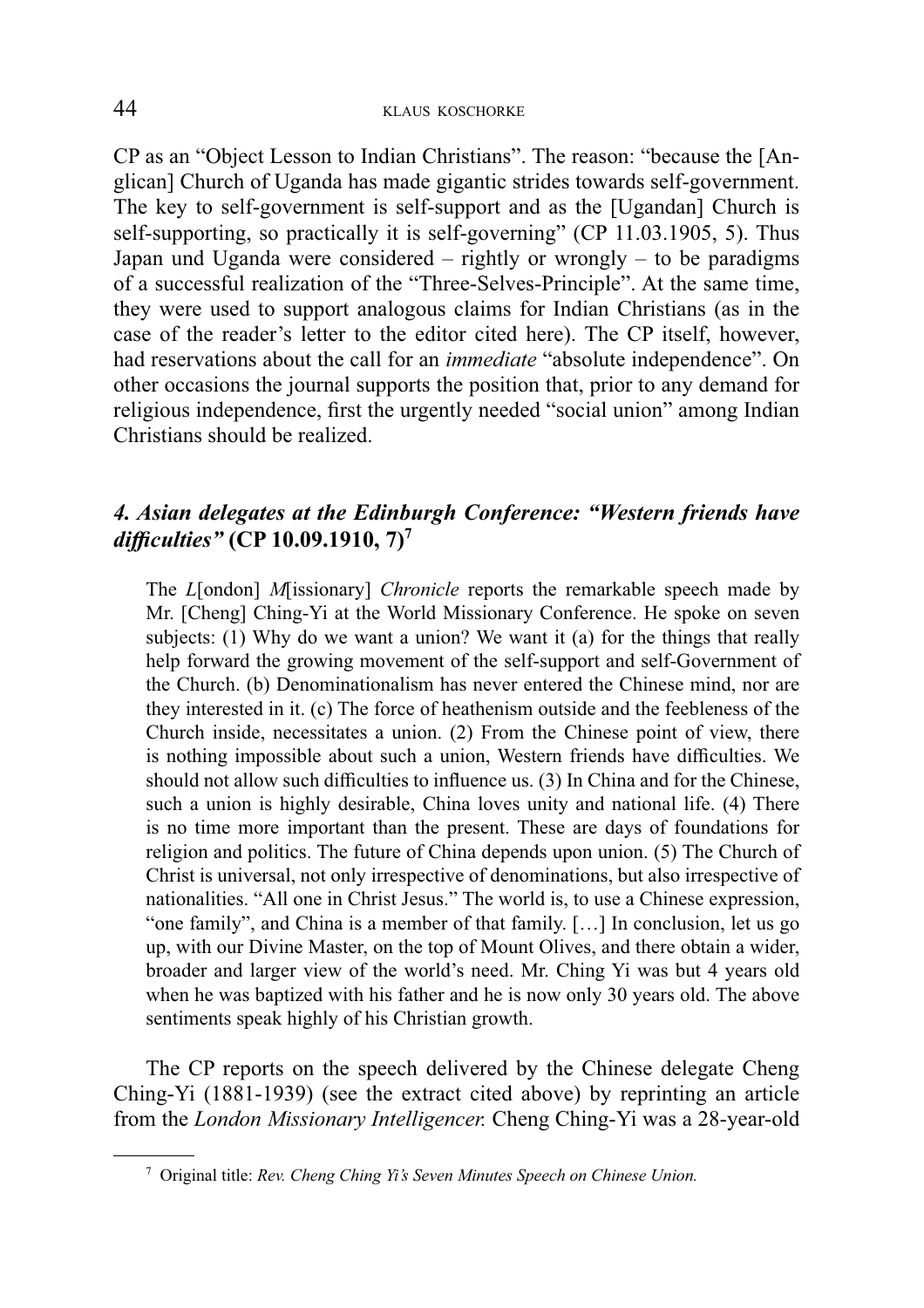pastor serving, at that time, at the Mi-Shih Hutung Church in Beijing. Later he became, inter alia, the Secretary General of the Chinese National Christian Council (1922-1933). He called for a union of all Chinese Christians ("denominationalism has never entered the Chinese mind, nor are they interested in it") and placed this program, despite all difficulties of understanding between Asians and the "friends from the West", in a global context: "The Church of Christ is universal, not only irrespective of denominations, but also irrespective of nationalities".

As it is well known, there were only 17 delegates from Asia present at Edinburgh. Eight came from India – V.S. Azariah, K.C. Chatterji, J.R. Chitambar, S. Ghose, Shivram Masoji, John Rangiah, R.K. Sorabji, three from China – C.Y.Cheng, T.E. Tong, S.T. Tang, one came from Korea – T.H. Yun, and four came from Japan – Y. Chiba, T. Harada, Y. Honda, K. Ibuka (Weber 130ff; Stanley, 91-131). It was a very limited number compared to the total number of about 1215 official participants. On the agenda of the conference, however, the Asian delegates were placed by the committee, J.R. Mott and J.H. Oldham, in a prominent position. Later, they gained leading positions in their respective home churches. For all the delight at the universal composition of the conference (cf. text 2 above), the CP assumes a critical tone in view of the limited number of Asian delegates. "It is a pity", it states in an article of July 16, 1910, "that Indian Christians were not more fully represented in Edinburgh". The "oriental speakers" from India, China and Japan, however, made "a deep impression on the Conference". The article, finally, expresses its hope that the Conference will prove to be "an epoch in the rise and growth of many indigenous churches in Asia and Africa" (CP 16.7.1910, 6).

In the report of the session on June 16, the reader learned that the Japanese delegates spoke on "the strong feeling in Japan in favor of one 'national' Church". "The same feeling" – as the same rapporteur stresses – "was growing in China"; and the Korean speaker stated that "Yun Chi Ho, and several missionaries followed, insist[ed] on the need of taking the Native Church in full consideration". The article concludes: "The indigenous Church, whether in Asia or Africa, should have a correct idea as to what were [the] essentials" (and what were mere cultural variations) of the Christian faith (CP 16.7.1910, 6).

Among the Indian delegates specific reference was made, apart from V.S. Azariah (see below), to K.C. Chatterji (1839-1916) – not only because of his seniority and prominence, but also due to other events that took place during his visit in Great Britain. He received an honorary doctorate from the University of Edinburgh and preached in several churches following the Edinburgh Conference. In his letter to the editor, a reader from Hastings (U.K.) reported on the discussions that took place there. Chatterji, who came from the North Indian Lahore (today Pakistan), spoke quite critically in "private conversations"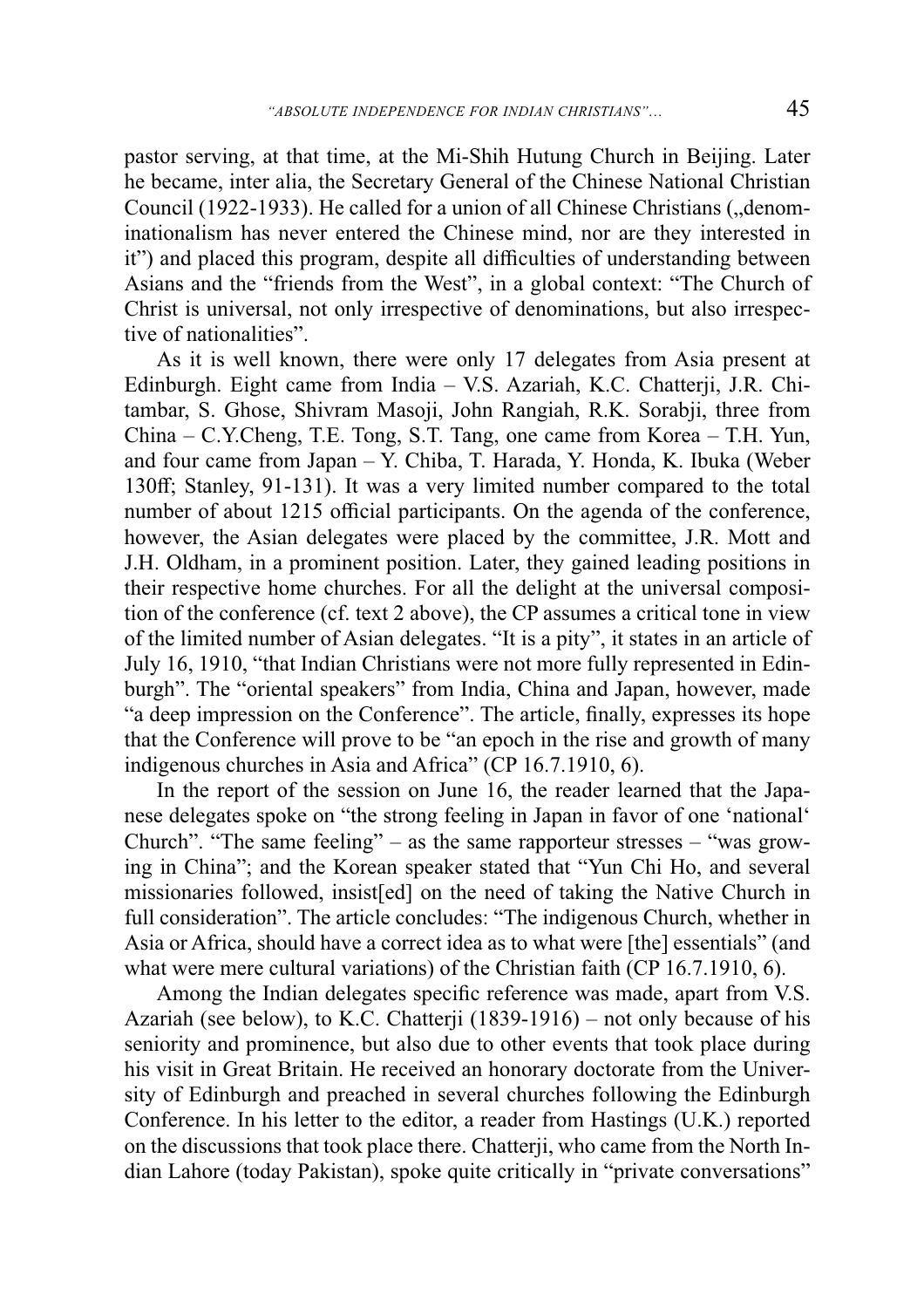about the 'National Missionary Society' that he had co-founded in 1905, as an initiative of Indian Christians. In his opinion, he is quoted, the central office in Madras exercised excessive control: "More authority and confidence should be placed in its local boards" (CP 06.08.1910, 6).

#### *5. Controversies over V.S. Azariah*

In retrospect, V.S. Azariah (1874-1945) certainly was the most important Indian representative at the Edinburgh Conference. Two years later, in 1912, this son of a poor village pastor was ordained bishop of the newly erected diocese of Dornakal. He was the first Indian bishop of the Anglican Church and became a leading figure in the emerging Asian ecumenical movement. He played a pivotal role in the Asian context, quite comparable to that of the first black African bishop in West Africa, S.A. Crowther, 50 years before. Thus he became "as great a gift to India as his African predecessor [sc. Crowther to Africa]", as the CP wrote already in 1912, on the occasion of his elevation to the see of Dornakal (CP 07.09.1912, 5). His participation at the Edinburgh Conference, however, was anything but undisputed. From the perspective of some Indian critics, he was too young and inexperienced. The indigenous 'Indian Missionary Society' in Madras, initiated by him in 1903, "has yet to stand the test of time", as one letter to the editor complained (see text 5a below). Other voices considered his appearance at the conference as far too "timid". The author of the second text given below (see text 5b) emphasizes that Azariah should have more firmly expressed the concerns of the 'National Missionary Society' of India, which he had co-founded in 1905, thus bringing this Indian initiative to the attention of the representatives of global missionary Protestantism as gathered at the Edinburgh conference. In line with the motto "Indian men, Indian money, Indian leadership", this society sought to place missionary responsibility as far as possible into the hands of Indian Christians. The writer of the letter concludes: "The Rev. V.S. Azariah missed a great opportunity" (see text 5b below). Above all, Azariah's famous second speech at the Edinburgh Conference almost caused a scandal. It dealt with the "relationship between the European missionaries and the Indian workers". Azariah called on the missionaries to practice equal "friendship" rather than patriarchal goodwill. His words – as an eyewitness reports – hit the assembly "'like a bomb', with half of the audience being delighted 'and the other half very angry'". The speech "caused such a sensation that an informal meeting was called to discuss what should be done. Some pressed for 'something in the nature of a public protest'" (Stanley 127; full text: *World Missionary Conference* 306-315). Azariah's speech received a critical response also in parts of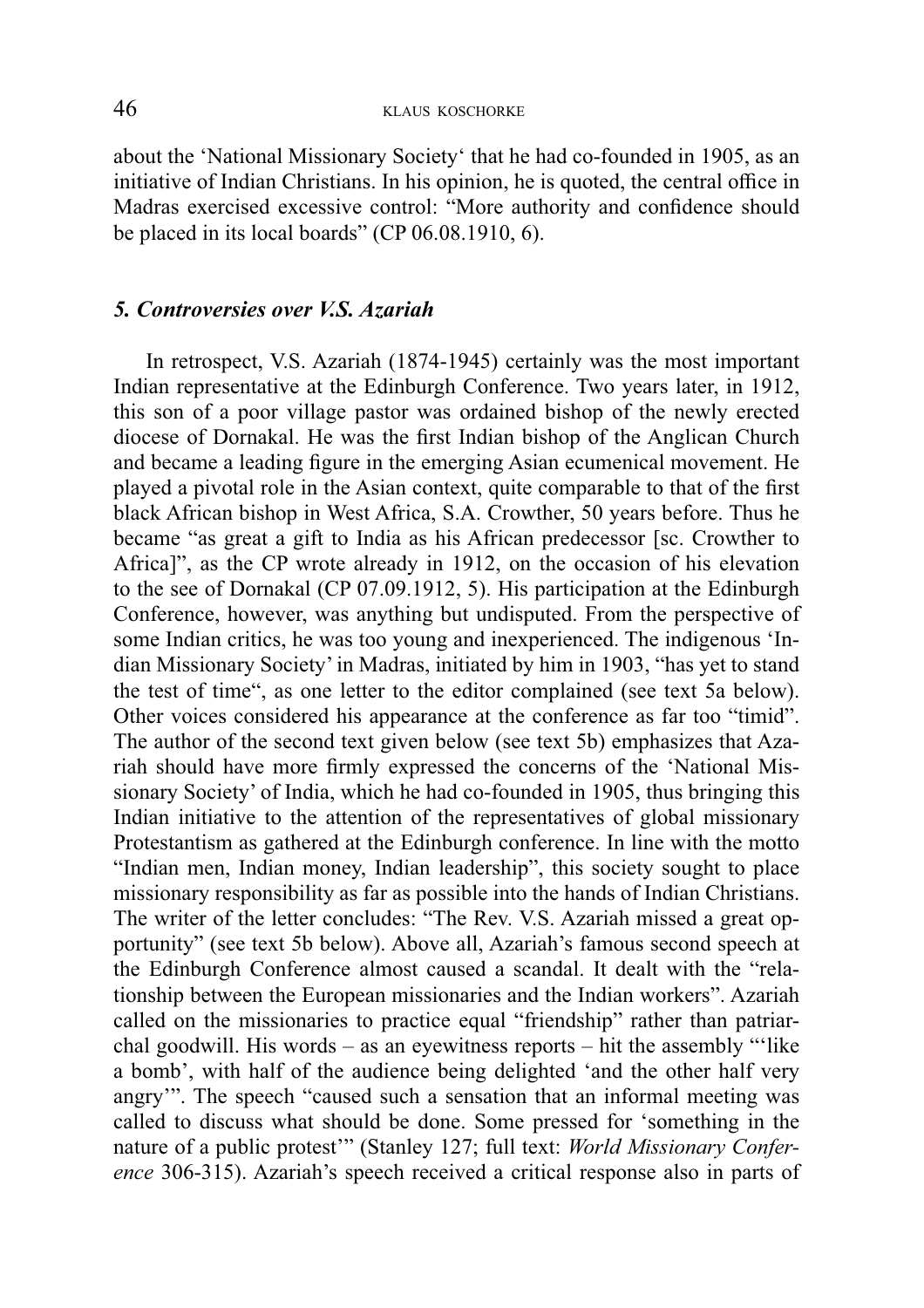the Indian missionary press. In *The Harvest Field*, the most important voice of the missionary community in South India, a certain Mr. Newham complained about this "unfortunate address from an Indian minister" (cf. text 5c below). Thus, a glance at the Indian Christian press around 1910 reveals a wide range of different opinions in the country's Christian community on Azariah's performance at the Edinburgh conference.

It was, by the way, not primarily the problem of European racism, but rather the paternalism of many missionaries which set the tone of the debates in the CP. "It has been our painful experience" – as an editorial put it, referring to the relation between Indian and European Christians in general – "to note that so long as Native Christians allow themselves to be patronized by Europeans the utmost cordiality and sympathy exist between the two classes, but the moment the Native Christian claims equality he is snubbed and kept at a distance" (CP 20.02.1896, 4). Here are the abovementioned texts (**[a]** CP 15.01.1910, 4; **[b]** CP 23.07.1910, 5; **[c]** HF September 1910), 345):

### *5a) Azariah as a delegate: "Why was a young person chosen to go to Edinburgh?"***<sup>8</sup>**

SIR, there is a rumour that a Native missionary of the Indian Missionary Society [V.S. Azariah] is to go as a delegate to the great Missionary Conference to be held this June at Edinburgh. This is surprising, that a raw young clergyman should be selected in preference to the other more experienced and much abler clergymen in India. There is the Rev. J. Lazarus of Madras, with 44 years' service in two Missions, a distinguished scholar and an authority of the Indian Missions, and there is Rev. Mr. D. Anantham of the Telugu Missions who is highly respected and who has put in about 35 years' experience in the Mission field, and there is Archdeacon Chandy of Travancore, a well known dignitary of the Malayalam Church. In Tinnevelly there are Rev. Mr. P.G. Simeon of the C[hurch] M[issionary] S[ociety] and Canon Gnanakan of the S.P.G. and a few others who are much abler than the delegate in question. Among the laymen there are many such as Mr. J.P. Cotelingam, M.A., the President of the South Indian Presbyterian Church and Mr. E.S. Hensman, an Honoured Member of the C.M.S. Committee, who have greater experiences than the one in question. These are the men who could speak with authority and who could be more helpful to the Conference by their counsel and advice. Without selecting such men it is simply astonishing to send a young man of a newly formed Missionary Society who has managed to get the favour of certain people. The Indian Missionary Society is still in its infancy and has yet to stand the test of time. People are beginning to have divided opinions about it. […]. Palamcottah, 6th January, 1910. A. Layman.

<sup>8</sup> Original title: *The Edinburgh Missionary Conference*.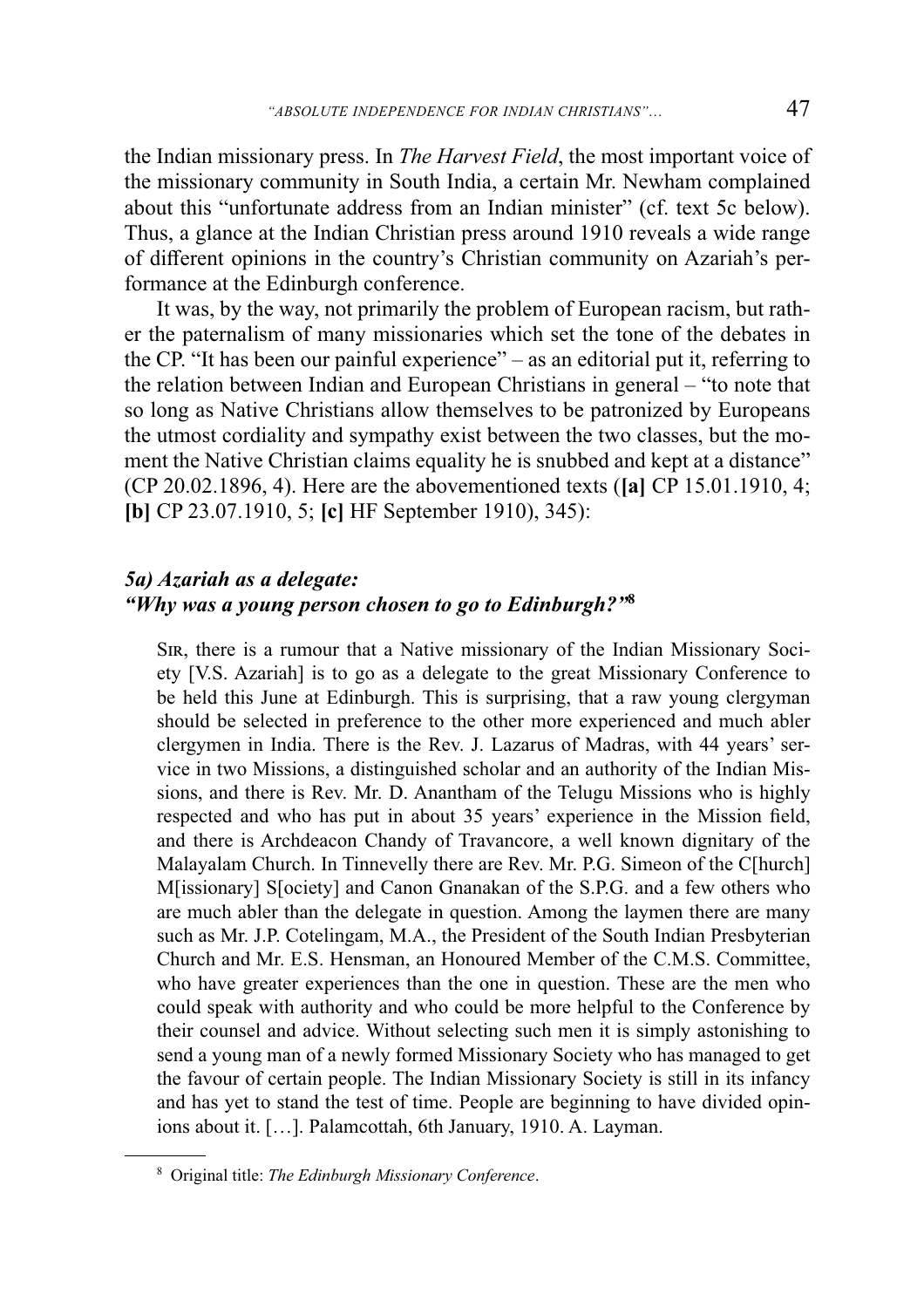### *5b) Disappointment: "The Rev. V.S. Azariah missed a great opportunity"***<sup>9</sup>**

As far as I can learn from the reports of the Edinburgh Conference, which unfortunately are necessarily not verbatim, but only summaries of speeches, the Rev. V.S. Azariah missed a great opportunity. Perhaps he was shy of speaking of the National Missionary Society, for which I understand he has done so much; but if he had risen above such feelings, however natural, and in a fitting way told of what that new organisation has already accomplished in its brief infancy and given some really statesmanlike suggestions as to how such independent efforts toward united national efforts might be helped and facilitated, he would have struck a note which would have called forth generous response and raised the hopes of many of India's best friends, who are longing to see greater fruit in the shape of such indigenous effort as he, amongst others, is endeavouring to foster. I hope that I am not doing him injustice, for, as said above, my information is scrappy; but of this, I am sure, that if any brave words of the kind indicated above had been uttered they would have secured prominent notice in the public papers. Thousands beside myself have doubtless largely looked to see what the Indian, Chinese and Japanese delegates had to say.

After all, one must remember that the spirit of nationalism is new in China as well as in India and has to combat immense difficulties from the enormous extent of the two great countries and from the varieties of languages in the different provinces and perhaps also from differences of temperament and ideals in North as compared with South, or East as compared with West. These differences and obstacles seem to be greater in India than in China. One must have patience. It is not words but acts which are wanted. Time and freer intercourse between distant parts of the two countries are required. Meanwhile let us rejoice in the new spirit of heroic independent effort which is arising and which is typified in President Ibuka of Japan, Rev. Cheng Ching Yi of China and, let us hope also, in Mr. Azariah of India, and perhaps still more in other workers behind the scenes, whom circumstances as yet have not brought so prominently forward.

#### *5c) A missionary criticism: "One unfortunate address from an Indian minister"***<sup>10</sup>**

[...] There was one unfortunate address from an Indian minister [V.S. Azariah], which, in regard to the impression produced, was most unfair. Facts regarding the unbrotherliness of missionaries towards Indian Christians were adduced without any reference to those circum stances, which all on the field know might considerably modify the meaning of the facts […]

> Source: *The Harvest Field* 30 (September 1910), p. 345 (original title: "The World Missionary Conference", by H.H. Newham, pp. 336-345)

<sup>9</sup> Original title: *Our Foreign Letter*.

<sup>10</sup> Original title: *The World Missionary Conference*, by H.H. Newham.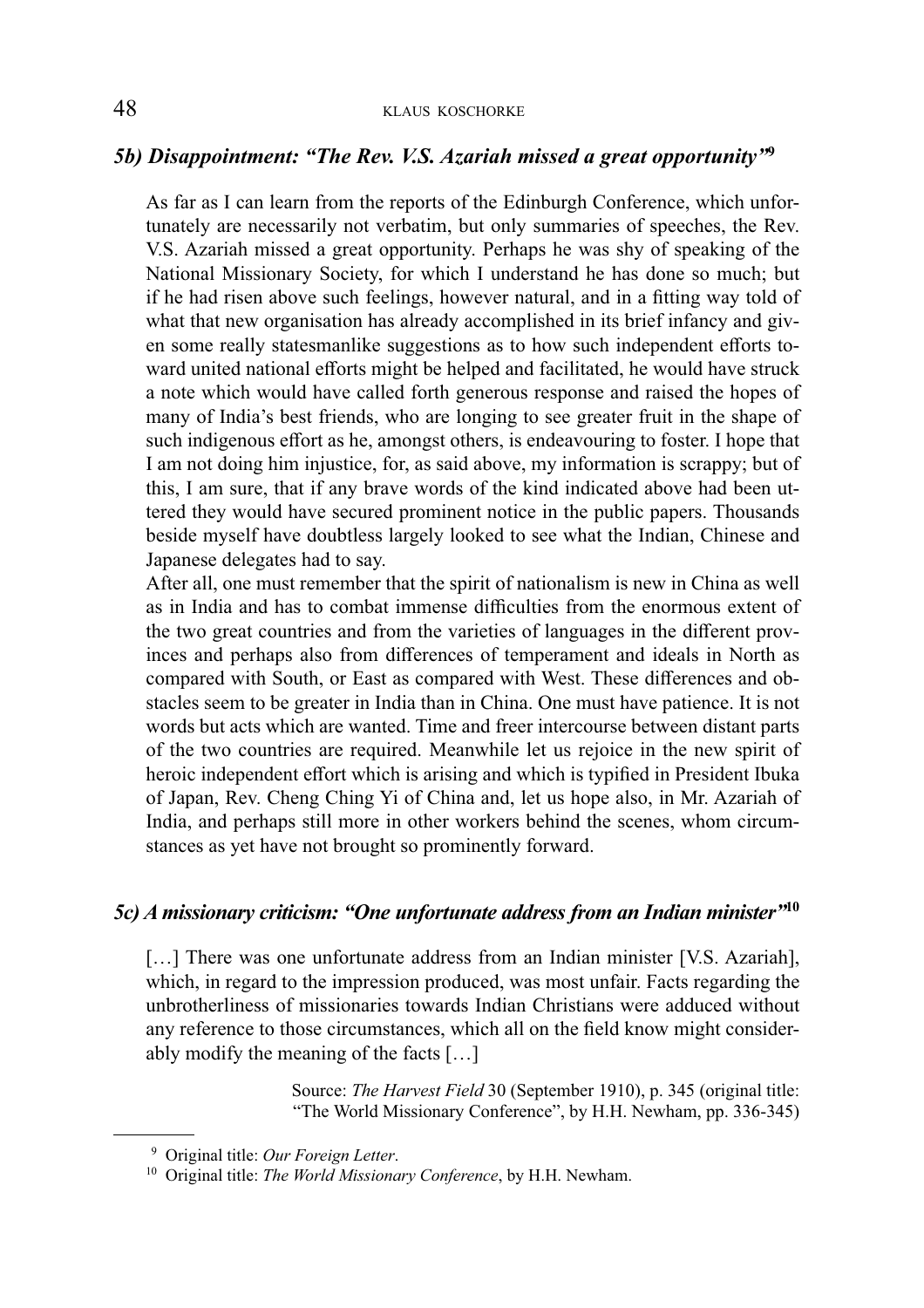### *6. The Indian Continuation Conference in Madras: A call for "complete equality as to status and responsibility"* **(CP 30.11.1912, 5)<sup>11</sup>**

The Mott Missionary Conference [Continuation Committee Conference] which took place in Madras last week [November 18–20, 1912], was in several respects a unique gathering. I desire to say a few words regarding the part of the Indian representatives took in it. Of the 76 delegates (excluding a few visitors) 19, or one fourth were Indian Christians, a larger proportion than has ever sat in any former Missionary Conference in India. The personel included such well known men as Messrs. K.T. Paul and E.S. Hensman of the National Missionary Society; Dr. [J.] Lazarus, Editor, *Christian Patriot*; Messrs. Paul Appaswami and M. Devadoss of the Madras Bar; Mr. John Mathai, representing the Y.M.C.A.; experienced educationalists like Mr. J.P. Cotelingam and Mr. P.J. Devasahayam; Bishop-designate Rev. V.S. Azariah; Pastor W.D. Clarke, Dr. T. Narayanaswami and others. The Mar Thoma Syrian Church sent delegates for the first time to a [Protestant] Missionary Conference, the Metropolitan himself being present. [...] Under the Chairmanship of Dr. [J.R.] Mott, no distinction was made between Indians and Europeans in according the privileges on the floor.  $[\dots]$ 

On two subjects at least, what the Indian delegates brought to the Conference was a distinct asset. One was in connection with the subject of Co-operation and Union work. [...] Dr. Lazarus well remarked that our denominational affiliations were mere accidents of birth, and in nine cases out of ten were not held with any firm conviction. Mr. K.T. Paul pleaded for more conferences on unity, and urged to keep as our goal a National Church.

Another subject on which the Indian Christians stood practically as a unit, was that of the value of higher education as an evangelistic agency. The proportion was advanced from high quarters that the Missions should concentrate on the mass movements, and place less emphasis on the high schools and colleges. The Christians who spoke, emphatically dissented from this view, and gave their testimony to the great importance of higher education as a Missionary agency. Indeed they could hardly do otherwise, when we consider that so many of them are the fruits of such schools. It is a cause of satisfaction that Indian Christians support this view. […]

Nothing was more pleasing to me than to be able to vote for the Resolution presented by Rev. V.S. Azariah, that the time had come when the Indians should be admitted to positions of complete equality as to status and responsibility with Europeans in the Councils of the churches and the Missions, if they showed a capacity for it. I was glad that the Indian brethen had an opportunity of expressing themselves freely on this subject, and to clearly and fully state their grievances. I am in deep sympathy with them, and pray that the day may speedily come when this vexed question will be settled, and the highest aspirations of Indians shall be satisfied.  $[\dots]$ 

<sup>&</sup>lt;sup>11</sup> Original title: *Indian Christians at the Mott Conference*, by Rev. Dr. J.H. Wyckoff, Vellore.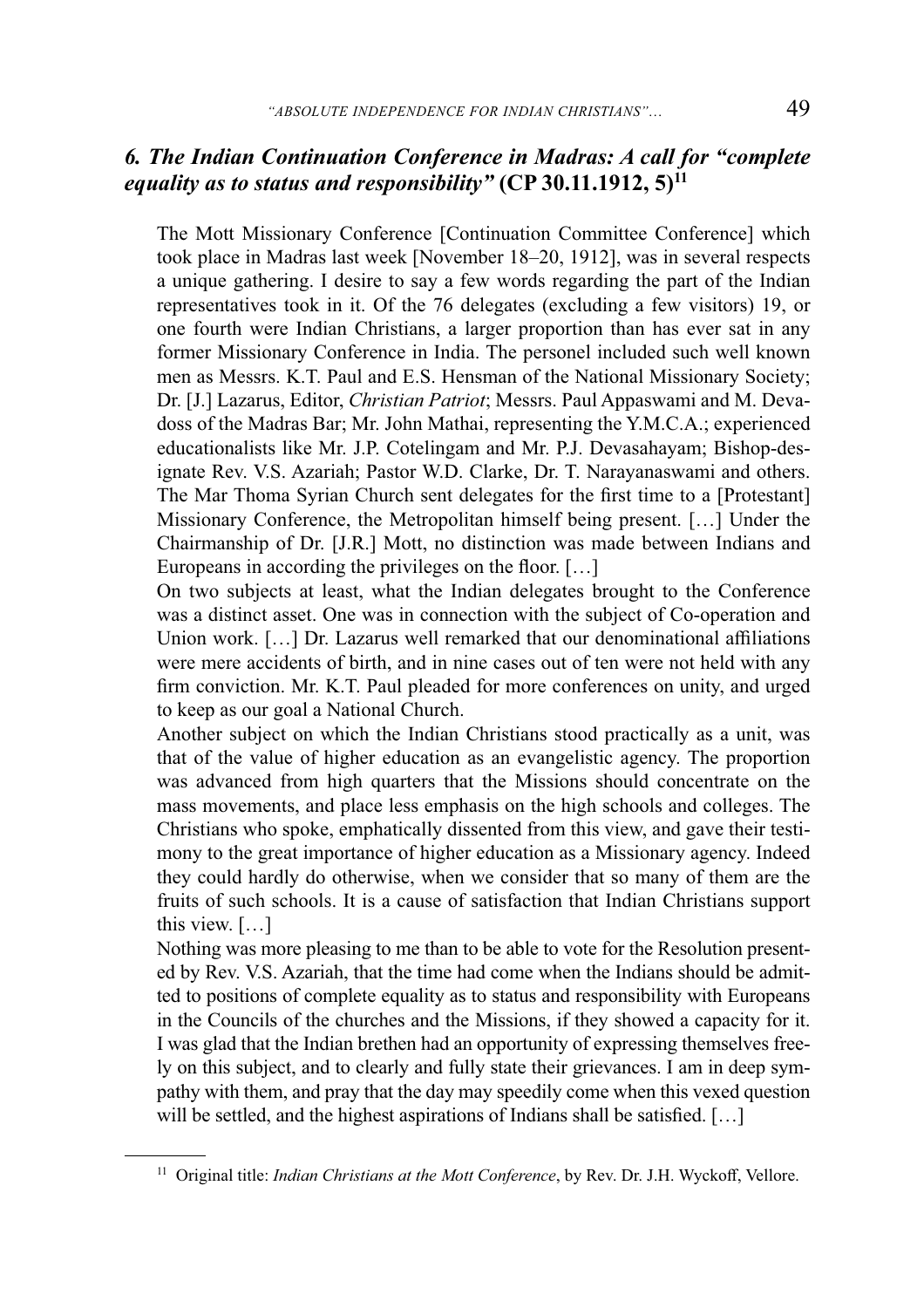The Edinburgh Conference became known in India through the press, through the reports from returnees, and through a range of local events at which the "message" of the Edinburgh Conference was discussed in its relevance for the Indian context. In its edition from November 19, 1910, the CP reports on such an event: "There was a large attendance of Europeans and Indian Christians representing the various Churches in Madras". The Rev. C.H. Monahan, M.A. from Tiruvallur, "one of the delegates present at Edinburgh", spoke, inter alia, on "the great importance of the raising of Native leaders". This topic had previously been addressed by the World Mission Conference (CP 19.11.1910, 4). In another article on the decisions made by the Edinburgh Conference reference is made to the word 'Native'. This word was no longer considered opportune, due to its "offensive application" (CP 15.10.1910, 6).

In the long run, the Edinburgh continuation conferences, which took place in various Asian countries in 1912/13, were of major importance. They led first to the formation of National *Missionary C*ouncils, later to be transformed into National *Christian* Councils, and thus established structures of self-organization among the Asian churches which, in more developed forms, continue to exist till today. In the article quoted above (text 6), the CP reports on the Madras-Conference held from 18.-20.11.1912. Especially remarkable here is the first-time participation of the Saint Thomas Christians (in the form of the Mar Thoma Church) at such a meeting. Among the delegates was J. Lazarus, editor of the CP. V.S. Azariah's draft of a resolution that demanded the "complete equality as to status and responsibility with Europeans in the Councils of the churches and the Missions" was adopted at this meeting. The resolution of the Madras Conference was: "[…] the time has come for Churches and Missions to make a real and unmistakable advance, by placing Indians on a footing of complete equality, in status and responsibility, with Europeans […]"(*The Continuation* 31)<sup>12</sup>. Further studies of the Indian National Christian Council as an emancipatory movement could be consulted, some published by the outspoken mission critical authors (e.g. Baago).

#### A B S T R A C T

The high expectations expressed in the missionary press for the 1910 World Missionary Conference in Edinburgh frequently determine also the discussions of South Indian protestant Christians, which are reflected in their journal, "The Christian Pa-

<sup>&</sup>lt;sup>12</sup> (in: The Continuation Committee Conferences in Asia 1912-1913, New York 1913, 31). – On the Indian National Christian Council as an emancipatory movement (originating from the Asian Continuation Committee Conferences), see the study of the otherwise outspoken mission critical author K. Baago, A History of the National Christian Council of India 1914-1964, Nagpur 1965.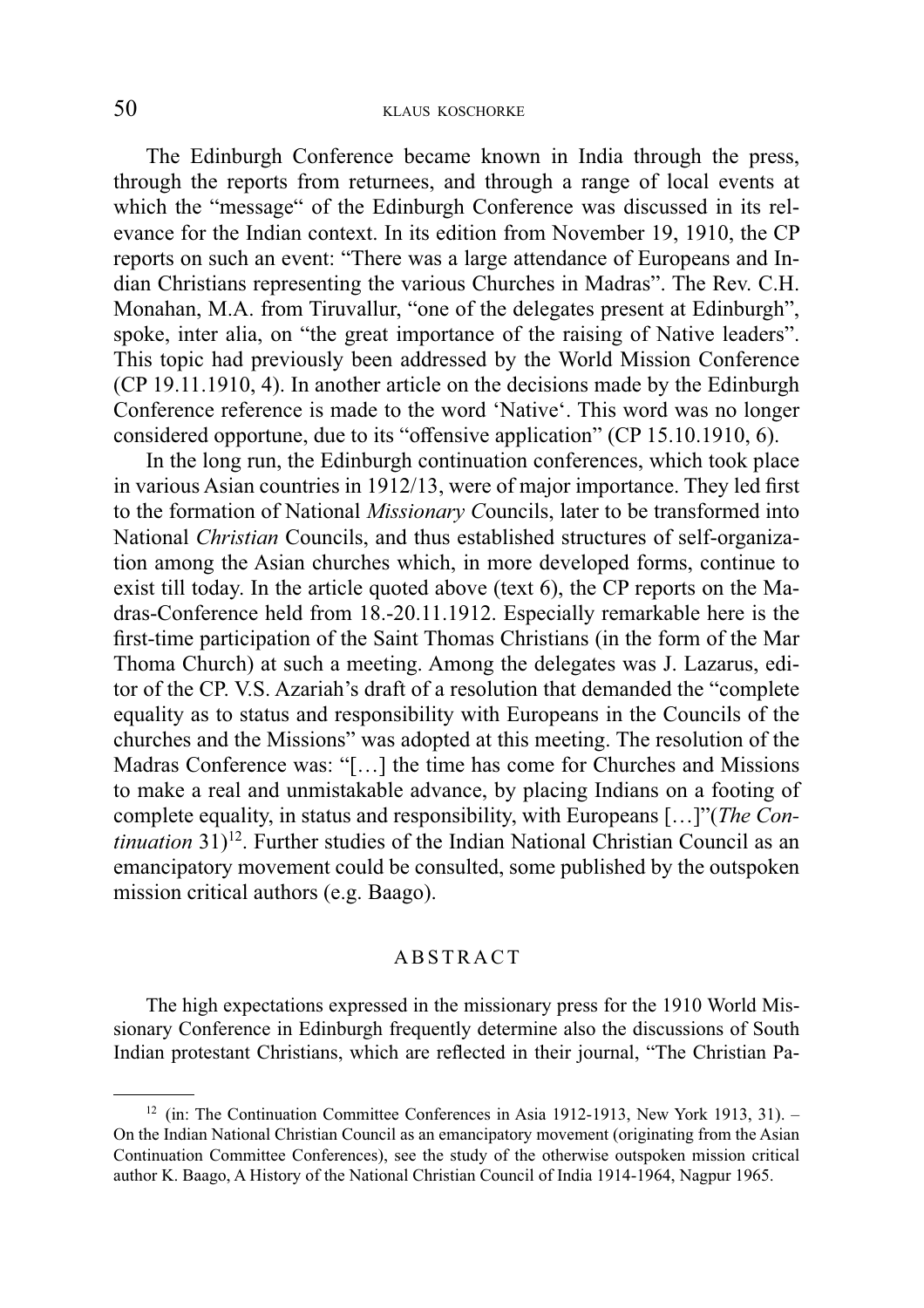triot" (Madras 1890ff). Edinburgh is perceived here as a "universal" event, in which "all branches" of (protestant) Christianity are represented and racial barriers are "absolutely lost." At the same time, further expectations are directed at the conference which go well beyond the agenda of conservative missionaries. These include the demand for the swift granting of "absolute independence for Indian Christians." In addition, the selection and role of Indian representatives at the Edinburgh Conference are discussed with much controversy.

- **Keywords:** World Missionary Conference Edinburgh 1910; Indian Christians elites; Indigenous Christian Press; Emancipatory movements; Church independency; National Church Movement
- **Słowa kluczowe:** Światowy Kongres Misyjny; Edinburgh 1910; chrześcijańskie elity Indii; chrześcijańska prasa rodzima; ruchy emancypacyjne; niezależność kościelna; kościelny ruch narodowy

### **BIBLIOGRAPHY**

#### **Abbreviations used in the text**

- CP "The Christian Patriot: A Journal of Social and Religious Progress" (1890-1929). [The leading organ of the Christian community in India, Burma, Ceylon, Straits and South Africa, see <https://pl.scribd.com/document/180058767/C>, p. C 72, accessed August 2016]
- HF "The Harvest Field" [Wesleyan Mission Press]

#### **References**

- Baago, Kaj. 1965. *A History of the National Christian Council of India 1914-1964*. Nagpur: National Christian Council of India.
- *Discourses of Indigenous Christian Elites in Colonial Societies in Asia and Africa around 1910. A Documentary Sourcebook from Selected Journals* [Documents on the History of Christianity in Asia, Africa and Latin America. Vol. 4]. Ed. K. Koschorke *et al.* Wiesbaden: Harrassowitz 2016 (with articles from indigenous Christian journals from India, South and West Africa and the Philippines).
- EMW (Evangelischen Missionswerk in Deutschland). 2010. *Wege nach Edinburgh. Standortbestimmungen im Dialog mit der ersten Weltmissionskonferenz 1910*. Hamburg: EMW.
- Koschorke, Klaus. 2011. "Die Weltmissionskonferenz Edinburgh 1910 und die Globalisierung des Christentums." *Pastoraltheologie* 100/4, 215-226.
- Koschorke, Klaus. 2012. "Edinburgh 1910 als Relaisstation. Das , Erwachen großer Nationen'. Die nationalkirchlichen Bewegungen in Asien (und Afrika) und die Weltchristenheit." *Etappen der Globalisierung in christentumsgeschichtlicher Perspektive / Phases of Globalization in the History of Christianity*. K. Koschorke (Hg.). Wiesbaden: Harrassowitz Verlag, 273-284.
- Koschorke, Klaus. 2015. "*What can India learn from Japan?* Netzwerke indigen-christlicher Eliten in Asien und christliche Internationalismen um 1910". *Jenseits der Grenze. Europa in Zeiten der Globalisierung*. Eds. J.G. Nagel/ M. Mann, Heidelberg: Drapaudi Verlag, 19-42.